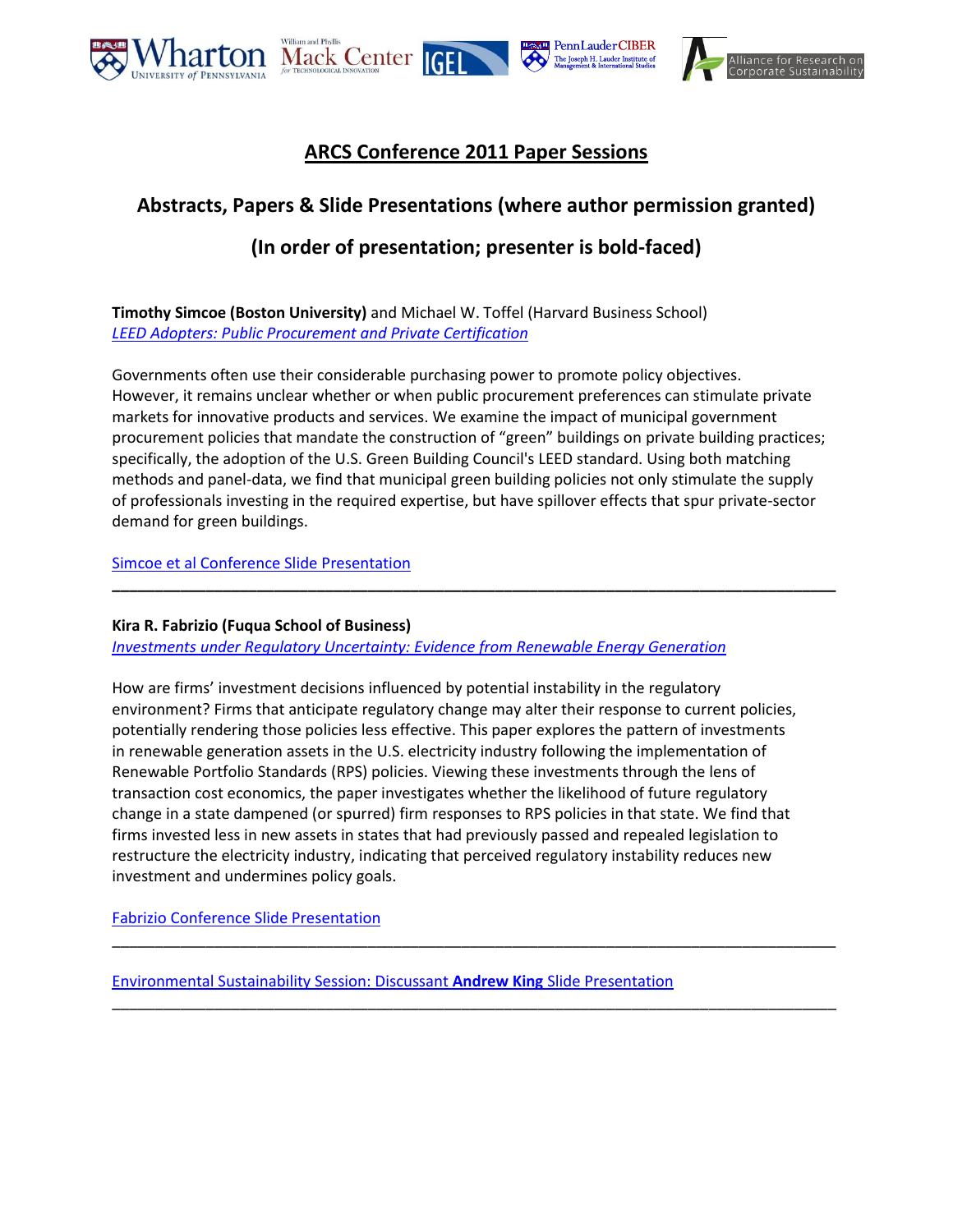





### **Kristin Wilson** and Stan Veuger (both **Harvard University**)

*[The Performance Effects of Regulatory Oversight](http://www-management.wharton.upenn.edu/henisz/msbe/2011/5_1_Wilson_Veuger.pdf)*

This paper explores the heterogeneity in firm performance that can arise from exogenously varying levels of oversight in regulated industries. We use data on the performance of all U.S. commercial banks between 2001 and 2009 to show that banks located closer to their examination field offices face lower supervision costs: a two-hour difference in examiner travel time corresponds to an increase in expense levels of 1 to 2 percent of capital that are not explained by leverage. In addition, supervisor distance is not associated with increased returns derived through higher interest margins, but is associated with deteriorating portfolio performance. This suggests that regulatory oversight is not purely a burden or a mechanism for bureaucratic rent extraction, but that closer ties with supervisors bring advantages to firms. We hypothesize that these advantages accrue due to co-located banks' lower costs of information exchange, particularly the exchange of soft information and supervisory expertise. In support of this conjecture, we find that small banks benefit disproportionately from proximity to their supervisor. The effect is not reduced over time, implying that relationships, rather than the cost of actual physical information transmission, drives the effect. Lastly, we find that the financial crisis triggered a more aggressive regulatory stance that eliminated the benefits from proximity completely, which is consistent with a view of supervisors as risk-averse agents.

[Wilson et al Conference Slide Presentation](http://www.corporate-sustainability.org/news/conferences/third-annual-research-conference/Wilson%20et%20al-Slides.pdf)

**Olga Hawn**, Aaron Chatterji, and Will Mitchell (all **Fuqua School of Business**) [Two Coins in One Purse? How Market Legitimacy Affects The Financial Impact Of Changes In Social](http://www-management.wharton.upenn.edu/henisz/msbe/2011/5_2_Hawn_Chatterji_Mitchell.pdf)  [Legitimacy: Addition and Deletion by the Dow Jones Sustainability Index](http://www-management.wharton.upenn.edu/henisz/msbe/2011/5_2_Hawn_Chatterji_Mitchell.pdf)

\_\_\_\_\_\_\_\_\_\_\_\_\_\_\_\_\_\_\_\_\_\_\_\_\_\_\_\_\_\_\_\_\_\_\_\_\_\_\_\_\_\_\_\_\_\_\_\_\_\_\_\_\_\_\_\_\_\_\_\_\_\_\_\_\_\_\_\_\_\_\_\_\_\_\_\_\_\_\_\_\_\_\_\_\_

This study considers the interplay between two dimensions of organizational legitimacy: Market legitimacy arising from a firm's alignment with the norms and values of market actors and social legitimacy stemming from the firm's alignment with the norms and values of non-market actors. Using a large-scale financial event study of additions and deletions by Dow Jones Sustainability Index, we demonstrate that firms with higher market legitimacy benefit less from increased social legitimacy and lose less from decreased social legitimacy. We contribute to neo-institutional literature by highlighting that different sources of legitimacy may substitute for each other in affecting organizational outcomes.

\_\_\_\_\_\_\_\_\_\_\_\_\_\_\_\_\_\_\_\_\_\_\_\_\_\_\_\_\_\_\_\_\_\_\_\_\_\_\_\_\_\_\_\_\_\_\_\_\_\_\_\_\_\_\_\_\_\_\_\_\_\_\_\_\_\_\_\_\_\_\_\_\_\_\_\_\_\_\_\_\_\_\_\_\_

## [Hawn et al Conference Slide Presentation](http://www.corporate-sustainability.org/news/conferences/third-annual-research-conference/Hawn%20et%20al-Slides.pdf)

## **Aline Gatignon**, Rolando M. Tomasini, and Luk N. Van Wassenhove **(**all **INSEAD)** *Jump-[starting Social Networks: Using Lead Partnerships to Ignite Companies' CSR Programs](http://www-management.wharton.upenn.edu/henisz/msbe/2011/5_3_Gatignon_Tomasini_Van_Wassenhove.pdf)*

To gain a better understanding of how social networks form from scratch and develop over time, we study the evolution of partnership networks between private firms and non-governmental organizations (NGOs) for Corporate Social Responsibility (CSR) programs. This enables us to address two gaps in our current understanding of network evolution, revealed by the confrontation of structural and strategic approaches to this field of research. The first is to understand how strategic choices and pathdependent forces described by these research streams interact and influence networks' evolution from their inception and throughout their evolution. The second is to identify efficient strategies for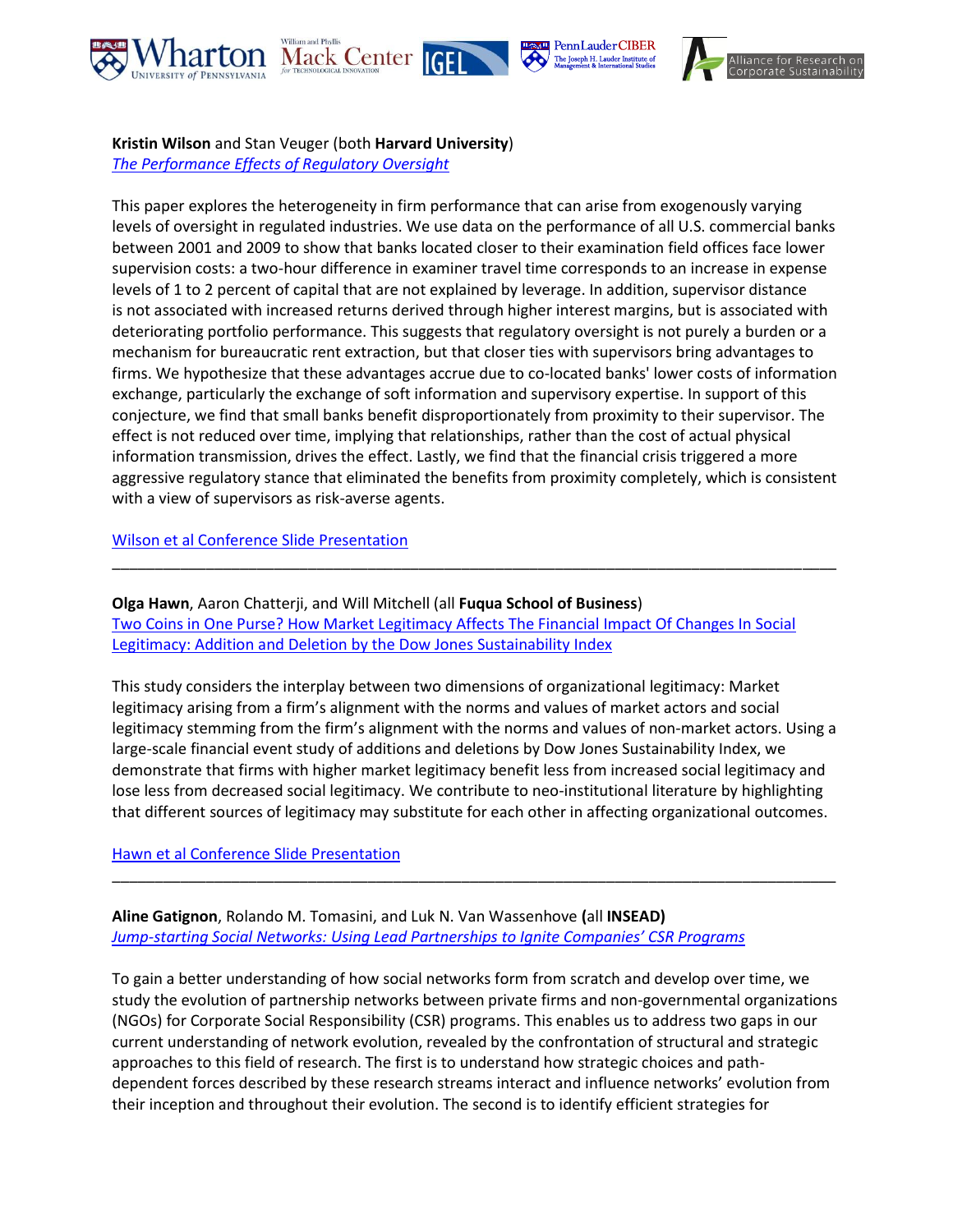





influencing networks' evolution from their beginnings, when partner distance is greatest. Our inductive analysis is based on case studies following the network of CSR partnerships established by global logistics provider TNT and the United Nations World Food Program from 2002 to 2008. In contrast to previous studies of network evolution, our focus on overall network evolution rather than single tie formation leads us to propose a two-phase model of efficient network formation from scratch, in which companies maximize network effectiveness by investing in a symbiotic partnership with one NGO before jointly developing convenor networks involving both sectors. Our analysis also brings us to identify two ways in which strategic choices and structural forces jointly affect network evolution over time, which we term the "shadow of the future" and the "shadow of the past".

### [Gatignon et al Conference Slide Presentation](http://www.corporate-sustainability.org/news/conferences/third-annual-research-conference/Gatignon%20et%20al-Slides.pdf)

**Shon Hiatt (Harvard Business School)** and Sangchan Park (National University of Singapore) *[Lords of the Harvest: Reputation Concerns and Regulatory Approval of Genetically Modified Organisms](http://www-management.wharton.upenn.edu/henisz/msbe/2011/6_1_Hiatt_Park.pdf)*

\_\_\_\_\_\_\_\_\_\_\_\_\_\_\_\_\_\_\_\_\_\_\_\_\_\_\_\_\_\_\_\_\_\_\_\_\_\_\_\_\_\_\_\_\_\_\_\_\_\_\_\_\_\_\_\_\_\_\_\_\_\_\_\_\_\_\_\_\_\_\_\_\_\_\_\_\_\_\_\_\_\_\_\_\_

Little is known about what influences regulatory decision making. We posit that regulators' choices are not simply based on objective information about firms and products, but are also influenced by reputation concerns of the regulators. Focusing empirically on U.S. Department of Agriculture approval of genetically modified organisms, we find that reputation threats from critical stakeholders and regulatory reference actors improve regulatory approval and that the influence of regulatory reference actors increases with firm and product uncertainty. We suggest that these reputation concerns allow firms to influence regulatory decision making. Implications for institutional theory and nonmarket strategy are discussed.

**Witold Henisz**, Sinziana Dorobantu**,** and Lite Nartey (all **The Wharton School**) *[Spinning Gold: The Financial Returns to External Stakeholder Engagement](http://www-management.wharton.upenn.edu/henisz/msbe/2011/6_2_Henisz_Dorobantu_Nartey.pdf)*

We provide direct empirical evidence in support of instrumental stakeholder theory's argument that increasing cooperation and reducing conflict with stakeholders enhances the financial valuation of a firm holding constant the objective valuation of the physical assets under its control. We undertake this analysis using panel data on 26 gold mines owned by 19 publicly traded firms over the period 1993- 2008. We code over 50,000 stakeholder events from media reports to develop an index of the degree of stakeholder cooperation or conflict for these mines. By incorporating this index in a market capitalization analysis, we reduce the discount placed by financial markets on the net present value of the gold controlled by these firms from 72 to 9 percent.

\_\_\_\_\_\_\_\_\_\_\_\_\_\_\_\_\_\_\_\_\_\_\_\_\_\_\_\_\_\_\_\_\_\_\_\_\_\_\_\_\_\_\_\_\_\_\_\_\_\_\_\_\_\_\_\_\_\_\_\_\_\_\_\_\_\_\_\_\_\_\_\_\_\_\_\_\_\_\_\_\_\_\_\_\_

#### [Henisz et al Conference Slide Presentation](http://www.corporate-sustainability.org/news/conferences/third-annual-research-conference/Henisz%20et%20al-Slides.pdf)

#### **Brian Richter (Richard Ivey School of Business)**

*["Good" and "Evil": The Relationship between Corporate Social Responsibility and Corporate Political](http://www-management.wharton.upenn.edu/henisz/msbe/2011/6_3_Richter.pdf)  [Activity](http://www-management.wharton.upenn.edu/henisz/msbe/2011/6_3_Richter.pdf)*

\_\_\_\_\_\_\_\_\_\_\_\_\_\_\_\_\_\_\_\_\_\_\_\_\_\_\_\_\_\_\_\_\_\_\_\_\_\_\_\_\_\_\_\_\_\_\_\_\_\_\_\_\_\_\_\_\_\_\_\_\_\_\_\_\_\_\_\_\_\_\_\_\_\_\_\_\_\_\_\_\_\_\_\_\_

To determine if corporate social responsibility (CSR) and corporate political activity are economic substitutes or economic complements, I assemble and analyze the largest dataset possible from existing data sources incorporating both types of non-market behavior. Examining the joint distribution of an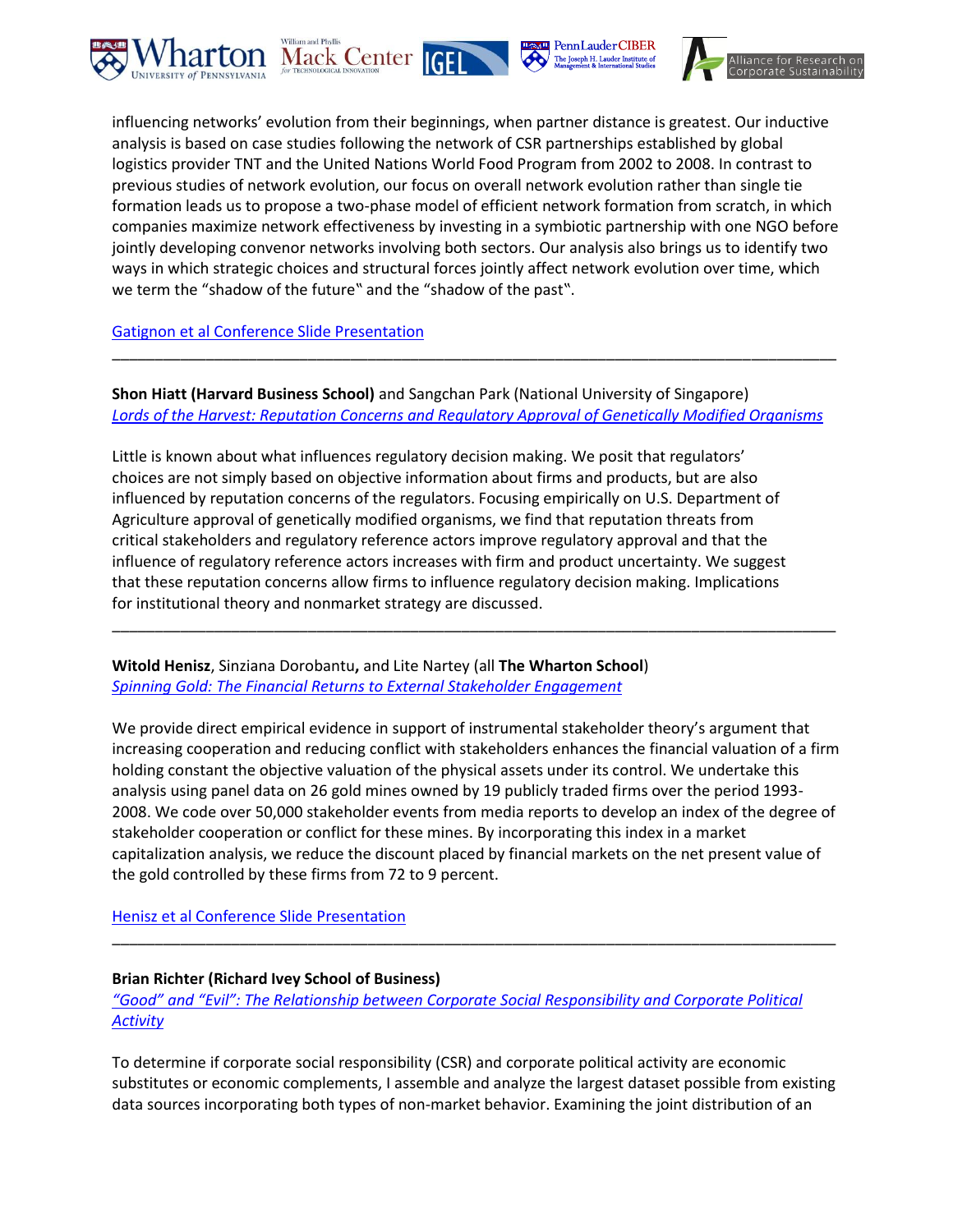





index of firms' CSR behavior and an indicator of whether or not firms lobby reveals that firms at both the positive and the negative extremes of social responsibility are more likely to have been politically active. Regressing the CSR index and a measure of lobbying intensity, individually, on Tobin's Q allows me to test whether CSR and corporate political activity separately enhance firms' value; regressing an interaction between the CSR index and the measure of lobbying intensity on Tobin's Q, allows me to test whether they play complementary roles in enhancing firms' value. Higher CSR ratings, more intensive lobbying, and the interaction between the CSR rating and lobbying intensity all appear to increase value when comparing firms; however, when each firm is studied over time, only the interaction between CSR rating and lobbying intensity appear to increase firm value. Taken together this suggests that firms' CSR positions work as an economic complement to its political activity rather than a substitute—jointly the two types of non-market behavior increase a firm's value, while independently each activity is more difficult to reconcile and perhaps may simply be symptomatic of some other inherently unobservable firm-fixed characteristic such as 'good management'. Illustrative cases round-out the large dataset analysis.

\_\_\_\_\_\_\_\_\_\_\_\_\_\_\_\_\_\_\_\_\_\_\_\_\_\_\_\_\_\_\_\_\_\_\_\_\_\_\_\_\_\_\_\_\_\_\_\_\_\_\_\_\_\_\_\_\_\_\_\_\_\_\_\_\_\_\_\_\_\_\_\_\_\_\_\_\_\_\_\_\_\_\_\_\_

## **Daniel Matisoff (Georgia Tech)**

## *[Privatizing Climate Change Policy: Is There a Public Benefit?](http://www.corporate-sustainability.org/conferences/third-annual-research-conference/Matisoff.pdf)*

The Chicago Climate Exchange (CCX) and the Carbon Disclosure Project (CDP) are two private voluntary initiatives aimed at reducing carbon emissions and improving carbon management by firms. I sample power plants from firms participating in each of these programs, and match these to plants belonging to non-participating firms, to control for differences between participating and non-participating plants. Using a difference-in-differences model to control for unobservable differences between participants and non-participants, and to control for the trajectory of emissions prior to program participation, I find that CCX participation is associated with a decrease in total carbon dioxide emissions for participating plants, but not carbon dioxide intensity. The CDP is associated with a decrease in carbon dioxide intensity, but not total carbon dioxide emissions.

## [Matisoff Conference Slide Presentation](http://www.corporate-sustainability.org/news/conferences/third-annual-research-conference/Matisoff-Slides.pdf)

### **Pete Tashman (George Washington University)**

*[Corporate Climate Change Vulnerability, Resource Dependence and Corporate Environmental](http://www.corporate-sustainability.org/conferences/third-annual-research-conference/Tashman.pdf)  [Performance: A Longitudinal Study in the U.S. Ski Resort Industry](http://www.corporate-sustainability.org/conferences/third-annual-research-conference/Tashman.pdf)*

\_\_\_\_\_\_\_\_\_\_\_\_\_\_\_\_\_\_\_\_\_\_\_\_\_\_\_\_\_\_\_\_\_\_\_\_\_\_\_\_\_\_\_\_\_\_\_\_\_\_\_\_\_\_\_\_\_\_\_\_\_\_\_\_\_\_\_\_\_\_\_\_\_\_\_\_\_\_\_\_\_\_\_\_\_

Research on corporate climate change adaptation has succeeded in classifying adaptation types, identifying organizational characteristic that motivate adaptations, and describing processes of organizational learning that underpin them. This empirical study seeks to improve our understanding of the outcomes of climate change adaptation by examining relationships between the corporate climate change vulnerability and environmental performance. In doing so, it develops a logic of *natural* resource dependence, which recognizes that a firm's vulnerability to climate change and its propensity to adapt can be a function of the organization's resource dependence on its biophysical environment. Since climate change can disrupt the provisioning of critical ecosystem services by the natural environment to the firm, adaptation is sometimes required to manage the uncertainty created by the phenomenon. Using longitudinal data from 76 firms in the U.S. Ski Resort Industry from 2001 to 2009 (n=612), I find that vulnerability is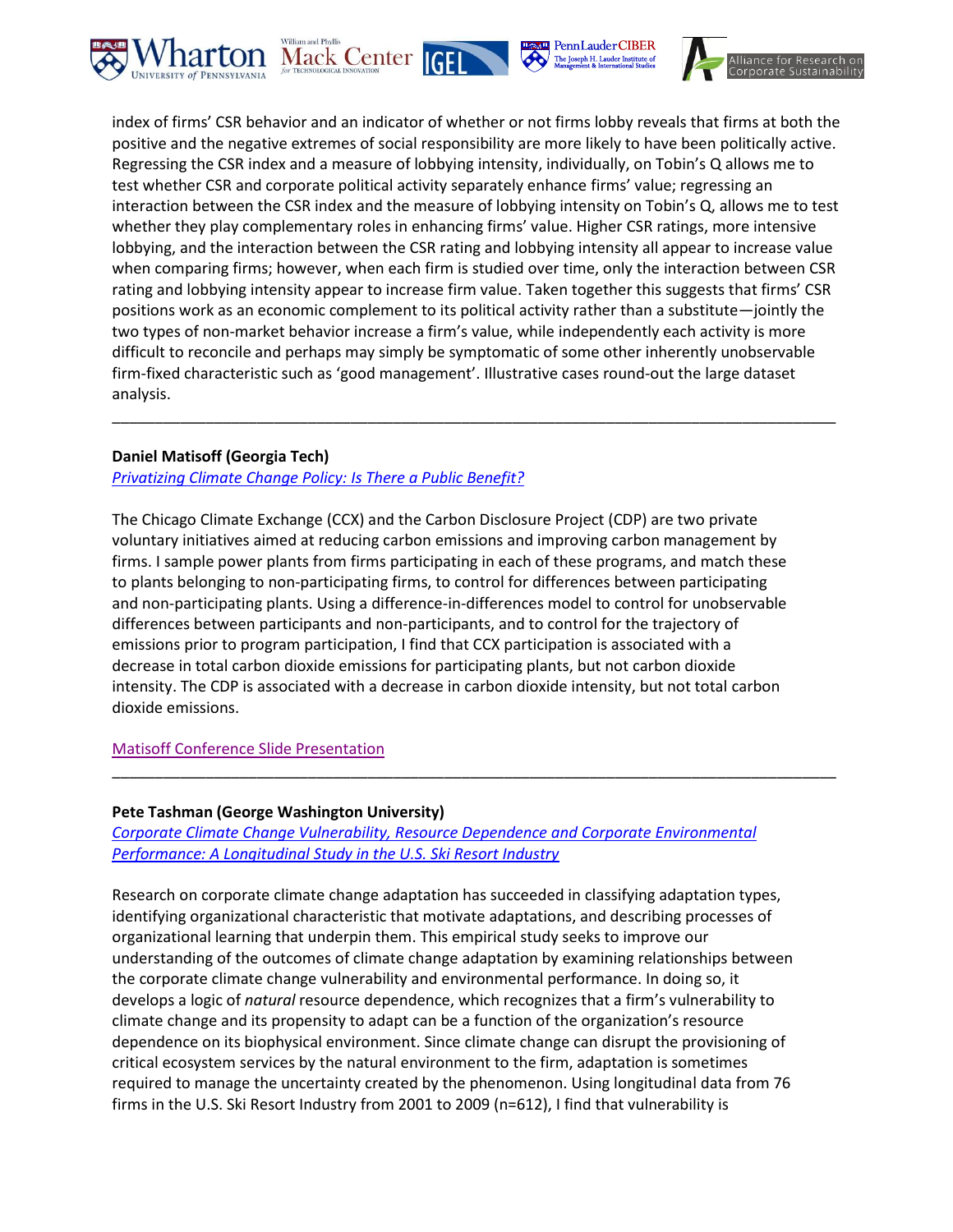





negatively related with environmental protection in firms' biophysical environments, but positively related to environmental protection of natural resources exchanged or embedded in firms' socioeconomic environments.

[Tashman Conference Slide Presentation](http://www.corporate-sustainability.org/news/conferences/third-annual-research-conference/Tashman-Slides.pdf)

**Jeffrey G. York (University of Colorado-Boulder),** Desiree Pacheco (Portland State University) and Timothy Hargrave (University of Washington-Bothell) *[The Co-Evolution of Industries, Social Movements, and Institutions: The Case of Wind Power](http://www.corporate-sustainability.org/conferences/third-annual-research-conference/Pacheco-York-Hargrave.pdf)*

\_\_\_\_\_\_\_\_\_\_\_\_\_\_\_\_\_\_\_\_\_\_\_\_\_\_\_\_\_\_\_\_\_\_\_\_\_\_\_\_\_\_\_\_\_\_\_\_\_\_\_\_\_\_\_\_\_\_\_\_\_\_\_\_\_\_\_\_\_\_\_\_\_\_\_\_\_\_\_\_\_\_\_\_\_

We examine processes of emergence and change in the in the U.S. wind energy sector from a dialectical, co-evolutionary perspective. We first generate insights from a case study in Colorado, finding that social movements and entrepreneurs mutually influence each other. We then demonstrate such mutual influence through a longitudinal quantitative study of the U.S. wind energy sector which also finds that the formation of these specialist social movement organizations has important repercussions on the types of institutions that emerge and the visibility and subsequent growth that the industry experiences.

\_\_\_\_\_\_\_\_\_\_\_\_\_\_\_\_\_\_\_\_\_\_\_\_\_\_\_\_\_\_\_\_\_\_\_\_\_\_\_\_\_\_\_\_\_\_\_\_\_\_\_\_\_\_\_\_\_\_\_\_\_\_\_\_\_\_\_\_\_\_\_\_\_\_\_\_\_\_\_\_\_\_\_\_\_

[York et al Conference Slide Presentation](http://www.corporate-sustainability.org/news/conferences/third-annual-research-conference/York%20et%20al-Slides.pdf)

**A. Wren Montgomery**, Jacqueline Corbett and M. Tina Dacin **(**all **Queen's University)** *Of Markets and Men: How Movements Shape the Making of Markets*

This paper examines the interaction of institutional entrepreneurs and social movements in the creation of new social-benefit markets. Using the recent development of markets for 'public goods', such as tradable sulphur and carbon emission credits in the U.S. and Europe, this study examines the relationships between competing social movements, government, institutional entrepreneurs, and 'market makers' in order to develop a model of social-benefit market creation. This study suggests that the relative strengths of competing social movements, as well as the status and capabilities of institutional entrepreneurs, influence the likelihood of government and market makers participating in market creation. Involvement of government and market makers is also found to be important for the stability and success of new markets. These findings extend our theoretical understanding of how new institutions are formed while also offering insight for practitioners involved in social-benefit market creation.

[Montgomery et al Conference Slide Presentation](http://www.corporate-sustainability.org/news/conferences/third-annual-research-conference/Montgomery%20et%20al-Slides.pdf)

## **Jiao Luo (Columbia Business School)**

*Firm Participation in Controversial Markets: Institutional Dissonance, Environmental Performance and Entry into Carbon Offsetting, 2006-2009*

\_\_\_\_\_\_\_\_\_\_\_\_\_\_\_\_\_\_\_\_\_\_\_\_\_\_\_\_\_\_\_\_\_\_\_\_\_\_\_\_\_\_\_\_\_\_\_\_\_\_\_\_\_\_\_\_\_\_\_\_\_\_\_\_\_\_\_\_\_\_\_\_\_\_\_\_\_\_\_\_\_\_\_\_\_

The literature on organizations has long discussed how firms navigate sociocultural pressures to conform to established practice in their respective fields, as they strive to build legitimacy. The current paper focuses on organizational decision-making in the "uninstitutionalized," pre-convergence period, with the aim to understand (1) how organizations react when there is a high degree of uncertainty surrounding the legitimacy of a practice; (2) how organizations arrive at choices among alternative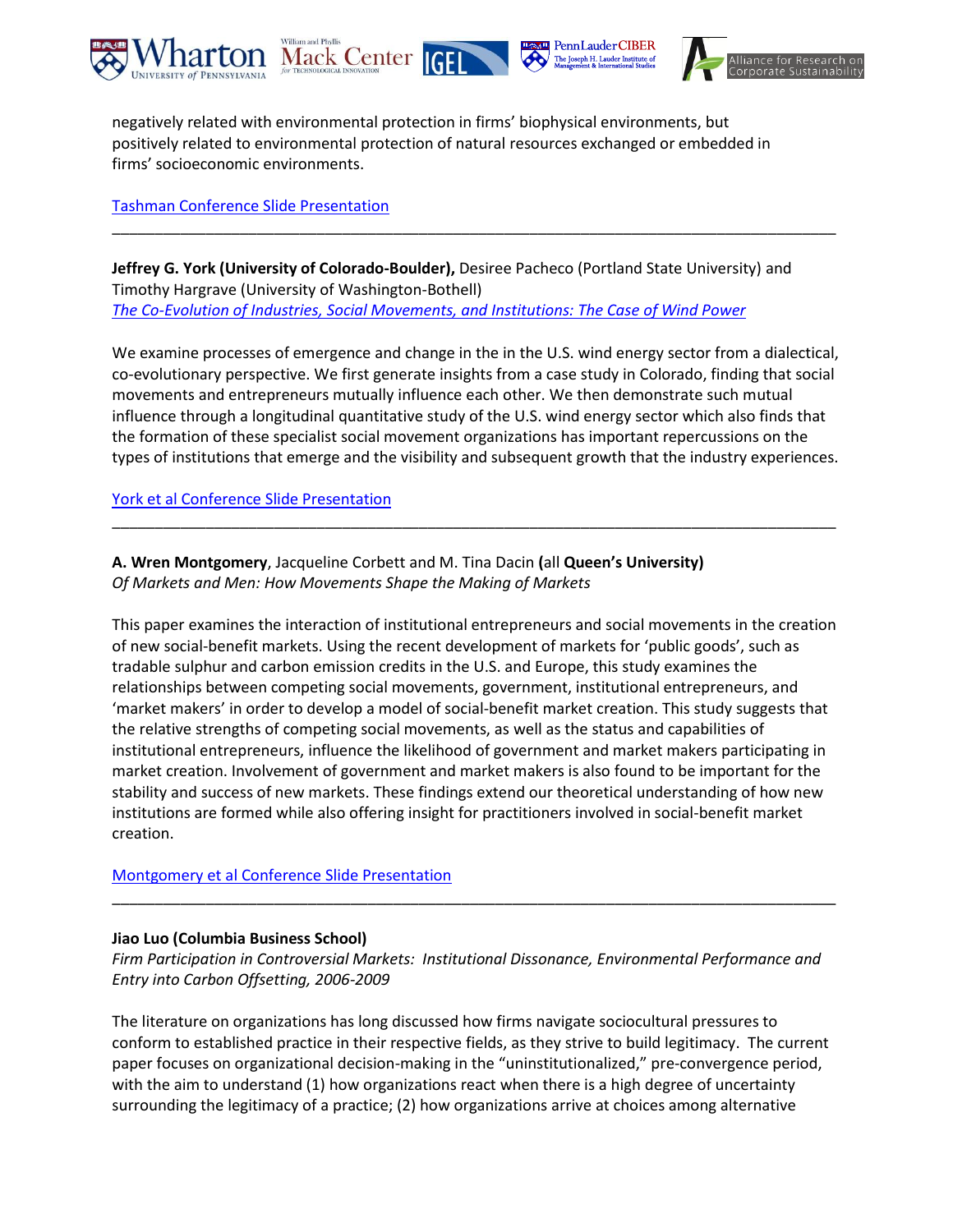





means of "seemingly legitimate" practice; and (3) how extensive organizational choices made *ex ante* to defined norms, or made during periods of murky or undefined norms, impact upon the overall trajectory of practice diffusion. The research context is the carbon offsetting markets. Offsetting is devised as a market-oriented solution to combat global warming, and yet its legitimacy and effectiveness to achieve emission reduction goals are heavily scrutinized and contested. Using survey data on S&P 500 firms' emission reduction activities during 2006 to 2009, this paper focuses on exploring the interaction among institutional forces, firms' environmental performance, and firms' strategic participation in the carbon emission offset markets. Empirical results show that the more polarized the media opinion on carbon markets tends to be, the less likely that firms will participate. It suggests that firms delay their adoption decisions on a new practice when institutional expectation is divided on how an organization should act towards the practice. Results also show that firm's identity as an environmental laggard, measured both by low corporate social responsibility score and recent environmental violations such as fines and lawsuits, yields significantly positive effects on firms' propensities to purchase offset credits that are certified to meet visible and expensive standards.

## **Elizabeth Connors (Northeastern University)** and Lucia S. Gao **(University of Massachusetts - Boston)** *[Corporate Environmental Performance, Disclosure and Leverage: An Integrated Approach](http://www.corporate-sustainability.org/conferences/third-annual-research-conference/Connors-Gao.pdf)*

\_\_\_\_\_\_\_\_\_\_\_\_\_\_\_\_\_\_\_\_\_\_\_\_\_\_\_\_\_\_\_\_\_\_\_\_\_\_\_\_\_\_\_\_\_\_\_\_\_\_\_\_\_\_\_\_\_\_\_\_\_\_\_\_\_\_\_\_\_\_\_\_\_\_\_\_\_\_\_\_\_\_\_\_\_

Corporate capital financing decisions are an integral part of overall corporate strategy. This study analyses the effect of environmental performance and disclosure on the capital structure of U.S. firms in the electric utility industry. The hypothesized relationships account for endogeneity in the three factors of strategy and are estimated using a simultaneous equations model. Our results suggest that environmental performance is positively associated with both leverage and environmental disclosure and that leverage is negatively associated with disclosure.

\_\_\_\_\_\_\_\_\_\_\_\_\_\_\_\_\_\_\_\_\_\_\_\_\_\_\_\_\_\_\_\_\_\_\_\_\_\_\_\_\_\_\_\_\_\_\_\_\_\_\_\_\_\_\_\_\_\_\_\_\_\_\_\_\_\_\_\_\_\_\_\_\_\_\_\_\_\_\_\_\_\_\_\_\_

[Connors et al Conference Slide Presentation](http://www.corporate-sustainability.org/news/conferences/third-annual-research-conference/Connors%20et%20al-Slides.pdf) an[d Exhibit](http://www.corporate-sustainability.org/news/conferences/third-annual-research-conference/Connors%20et%20al-Slides2.pdf)

**Tom Lyon (University of Michigan),** Yao Lu, Xinzheng Shi and Nan Wang (all of Tsinghua University) *[How Do Shareholders Respond to Sustainability Awards? Evidence from China](http://www.corporate-sustainability.org/conferences/third-annual-research-conference/Lyon-Lu-Shi-Wang.pdf)*

In this paper, we conduct an event study to examine the impact of winning sustainability awards on companies' stock prices in the largest emerging market economy, China. The results are surprising: the announcement of winning such an award tends to result in negative abnormal returns. To investigate the possible reasons for these results, we put forward and test four potential explanations. Investors' expectations of loose environmental laws and regulations in an emerging economy seem to be the most convincing argument for the negative reaction.

\_\_\_\_\_\_\_\_\_\_\_\_\_\_\_\_\_\_\_\_\_\_\_\_\_\_\_\_\_\_\_\_\_\_\_\_\_\_\_\_\_\_\_\_\_\_\_\_\_\_\_\_\_\_\_\_\_\_\_\_\_\_\_\_\_\_\_\_\_\_\_\_\_\_\_\_\_\_\_\_\_\_\_\_\_

[Lyon et al Conference Slide Presentation](http://www.corporate-sustainability.org/news/conferences/third-annual-research-conference/Lyon%20et%20al-Slides.pdf)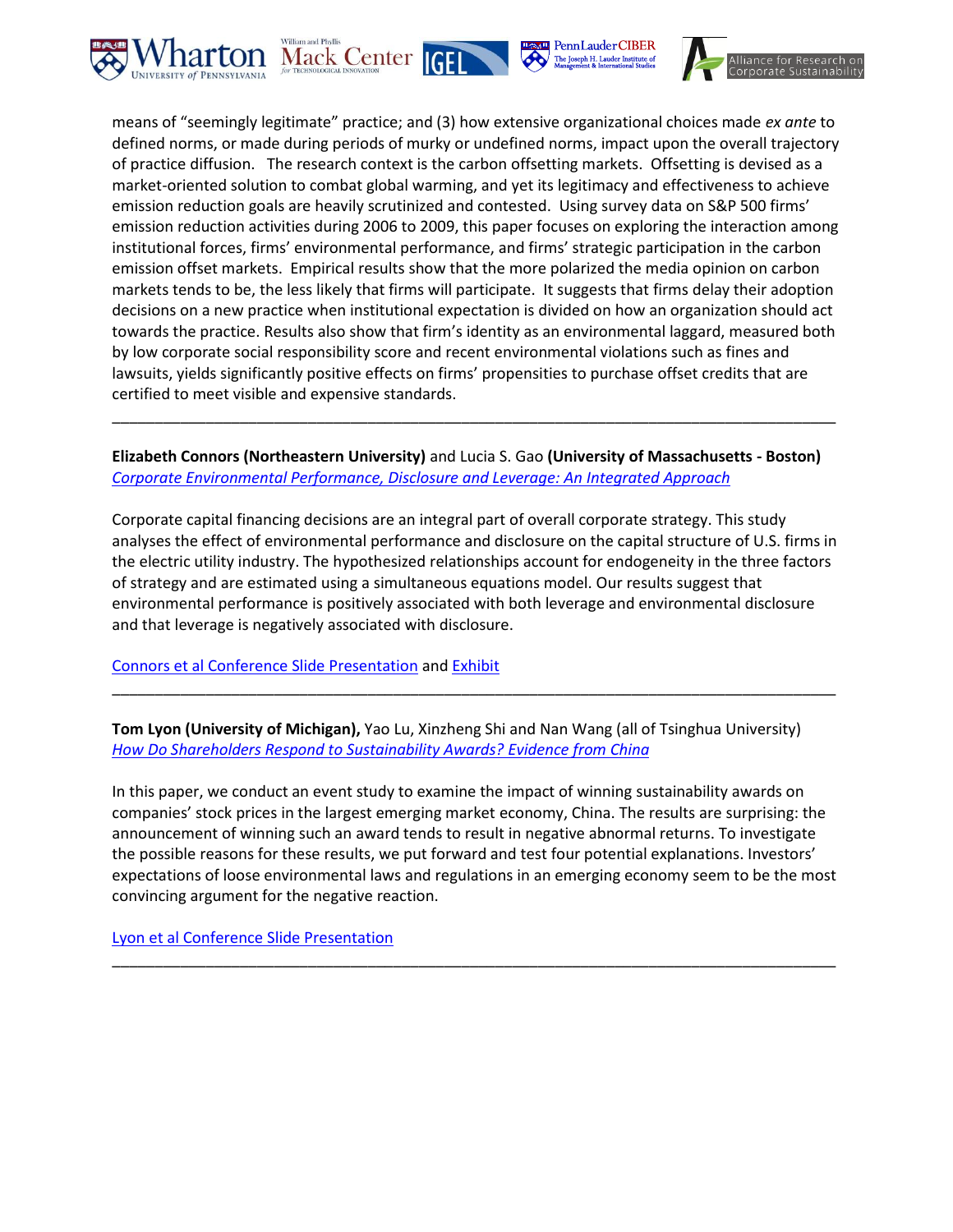

**N. Craig Smith** and Luk Van Wassenhove (both of **INSEAD Social Innovation Centre)**, and Leena Lankoski (University of Helsinki and INSEAD Social Innovation Centre) *Judgments of Stakeholder Value: An Application of Prospect Theory to Stakeholder Theory* (Paper available upon request.)

We apply prospect theory to stakeholder theory to produce a richer understanding of stakeholder value, showing how individual stakeholder evaluations of corporate responsibility are influenced by cognitive biases affecting human judgment. Research propositions are advanced that predict the effects on stakeholder judgment of reference dependence and alternative reference states, negative asymmetry of losses and gains, category-boundary effects, and adaptation. We conclude by identifying theoretical and management implications of the innate subjectivity of stakeholder value.

\_\_\_\_\_\_\_\_\_\_\_\_\_\_\_\_\_\_\_\_\_\_\_\_\_\_\_\_\_\_\_\_\_\_\_\_\_\_\_\_\_\_\_\_\_\_\_\_\_\_\_\_\_\_\_\_\_\_\_\_\_\_\_\_\_\_\_\_\_\_\_\_\_\_\_\_\_\_\_\_\_\_\_\_\_

### **Andrea Prado (Stern School of Business)**

*Choosing Among Competing Environmental and Labor Standards: An Exploratory Analysis of Producer Adoption*

There has been a proliferation of environmental and labor certifications, such as Fair Trade, Rainforest Alliance, and SA 8000. This phenomenon is observed in many industries, including coffee, tourism, apparel, aquaculture, and electronics. Although these programs can have important social and environmental impacts (especially in developing countries, where institutions are weak and governments often do not have enough resources to enforce regulation), the effects of having multiple certification programs competing in an industry are not yet understood.

Certification programs have been studied as a mechanism for producers to communicate unobservable organizational attributes to exchange parties. Such signals convey information about a producer's environmental and labor practices, so that buyers/consumers factor them into their purchasing decisions. Previous research on self-regulation has focused on whether firms adopt a single certification. This paper explores what happens in industries in which multiple environmental and labor certifications are available to producers. I extend our understanding of self-regulation by analyzing how managers choose *among* various certification programs with different characteristics and deployed via different strategies.

The empirical context of this paper is the flower industry in Colombia and Ecuador, two of the most important flower growers in the world. I use a combination of fieldwork and quantitative analysis of a unique dataset on flower exporters in these two countries. This exploratory analysis suggests that signaling theory might not suffice to explain producers' certification choice. Other characteristics such as the promotion strategies of the certifying organizations and firms' social connections seem to be influencing producers' decisions. Results suggest that industries with competing certification programs might face a "race to the bottom," where certifying organizations decrease the stringency of their standard and focus their efforts on marketing in order to increase their adoption by firms. This unanticipated outcome is, in part, a result of consumers being unable to distinguish the quality of certifications.

\_\_\_\_\_\_\_\_\_\_\_\_\_\_\_\_\_\_\_\_\_\_\_\_\_\_\_\_\_\_\_\_\_\_\_\_\_\_\_\_\_\_\_\_\_\_\_\_\_\_\_\_\_\_\_\_\_\_\_\_\_\_\_\_\_\_\_\_\_\_\_\_\_\_\_\_\_\_\_\_\_\_\_\_\_

#### [Prado Conference Slide Presentation](http://www.corporate-sustainability.org/news/conferences/third-annual-research-conference/Prado-Slides.pdf)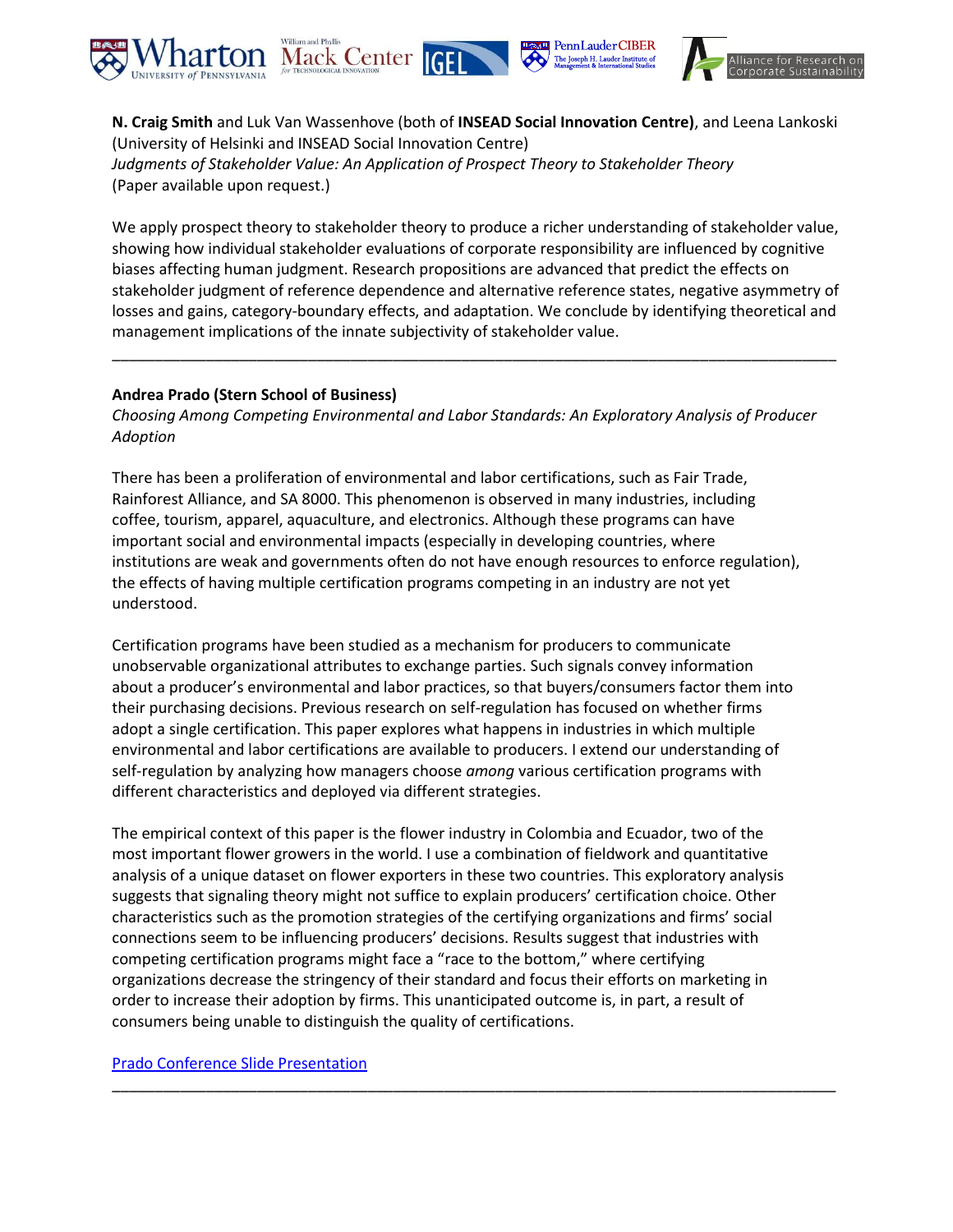





### **Cary Coglianese** and Jonathan Borck **(UPenn Law)**

*Beyond Compliance: Explaining Business Participation in Voluntary Environmental Programs*

**Anil Doshi (Harvard Business School),** Glen Dowell (Johnson School of Management), and Michael Toffel (Harvard Business School) *[How Firms Respond to Mandatory Information Disclosure](http://www.corporate-sustainability.org/conferences/third-annual-research-conference/Doshi-Dowell-Toffel.pdf)*

\_\_\_\_\_\_\_\_\_\_\_\_\_\_\_\_\_\_\_\_\_\_\_\_\_\_\_\_\_\_\_\_\_\_\_\_\_\_\_\_\_\_\_\_\_\_\_\_\_\_\_\_\_\_\_\_\_\_\_\_\_\_\_\_\_\_\_\_\_\_\_\_\_\_\_\_\_\_\_\_\_\_\_\_\_

When new institutional pressures arise, which organizations are particularly likely to resist or acquiesce? When subjected to new information disclosure mandates, an increasingly popular form of market-based government regulation, which types of organizations are more likely to subsequently improve their performance in ways that meet policy makers' objectives? This study addresses these questions. We build on institutional theory to propose that several organizational characteristics moderate how organizations respond to institutional pressure, and provide among the first evidence characterizing organizations' heterogeneous responses to information disclosure regulations. We hypothesize that establishments more proximate to their headquarters will have greater access to their capabilities and be subjected to increased monitoring, both of which will cause these establishments to be more responsive to institutional pressures. We also hypothesize that establishment size and ownership structure increase the salience of institutional pressures, which increases organizations' responsiveness to institutional pressures. We test our hypotheses in the context of one of the most prominent disclosure programs, the U.S. Environmental Protection Agency's Toxic Release Inventory. We examine how thousands of establishments responded to the regulator's requiring them to publicly disclose emissions of hundreds of toxic chemicals, and take advantage of an exogenous shock that occurred when the agency expanded the number of chemicals required to be reported. We find that establishments that improved more rapidly were more proximate to their headquarters, smaller than average, and were owned by private firms. We also found that establishments near their headquarters and private firms more aggressively reduced particularly harmful emissions. Finally, we found that large firms reduced their overall emissions, do not significantly reduce particularly harmful emissions, relative to smaller firms. These results may provide evidence for the characteristics of "good citizen" or "green washing" firms. We highlight the important implications of our results both for the further development of institutional theory and for information disclosure policy makers as well as those who use such disclosed information.

### [Doshi et al Conference Slide Presentation](http://www.corporate-sustainability.org/news/conferences/third-annual-research-conference/Doshi%20et%20al-Slides.pdf)

## **Nilanjana Dutt (Fuqua School of Business)** and Andrew A. King (Tuck School of Business) *[What the Cleaning Lady Knows](http://www.corporate-sustainability.org/conferences/third-annual-research-conference/Dutt-King.pdf)*

Scholars have theorized that the use of end-of-pipe waste treatment reduces operational performance by buffering errors, displacing the locus of problem solving, and reducing the propensity of firms to identify the root causes of problems. As a result, improvements which could benefit both the financial health of the firm and the natural environment are lost. However, evidence of this generally expected relationship is surprisingly sparse; and the connection to its inspiration, Lean Production Theory, has been incompletely specified. In this paper, we begin to resolve some of these problems by specifying and testing the effect of end-of-pipe waste treatment operations in US manufacturing establishments.

\_\_\_\_\_\_\_\_\_\_\_\_\_\_\_\_\_\_\_\_\_\_\_\_\_\_\_\_\_\_\_\_\_\_\_\_\_\_\_\_\_\_\_\_\_\_\_\_\_\_\_\_\_\_\_\_\_\_\_\_\_\_\_\_\_\_\_\_\_\_\_\_\_\_\_\_\_\_\_\_\_\_\_\_\_